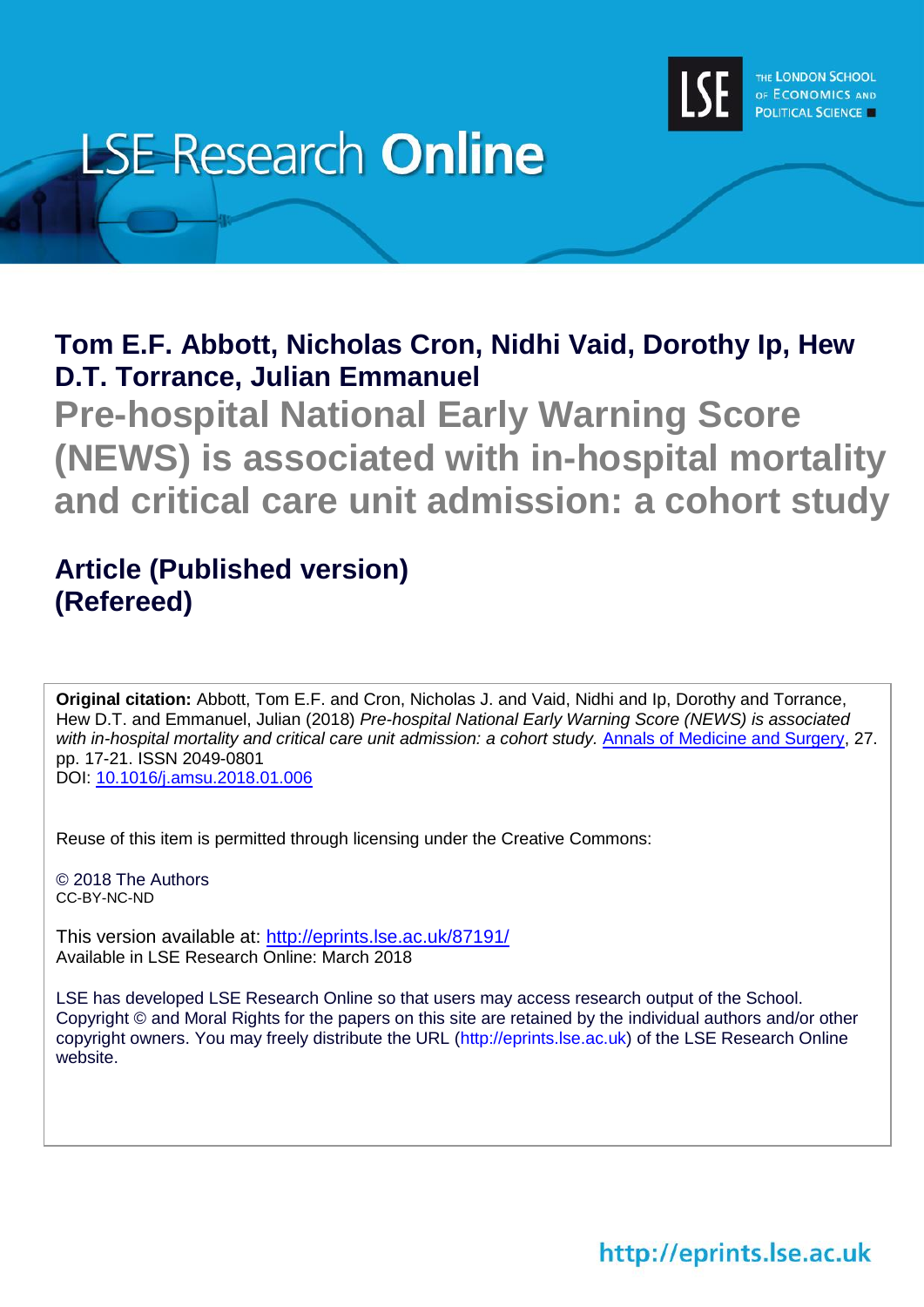Contents lists available at [ScienceDirect](http://www.sciencedirect.com/science/journal/20490801)

Annals of Medicine and Surgery



journal homepage: [www.elsevier.com/locate/amsu](https://www.elsevier.com/locate/amsu)

# Pre-hospital National Early Warning Score (NEWS) is associated with inhospital mortality and critical care unit admission: A cohort study



Tom E.F. A[b](#page-1-1)bott $\rm^{a,b,*}$  $\rm^{a,b,*}$  $\rm^{a,b,*}$  $\rm^{a,b,*}$ , Ni[c](#page-1-3)holas Cron $\rm^c$ , Ni[d](#page-1-4)hi Vaid $\rm^d$ , Dorothy Ip $\rm^e$ , Hew D.T. Torrance $\rm^{a,b},$ Julian Emmanuel<sup>[a,](#page-1-0)[b](#page-1-1)</sup>

<span id="page-1-0"></span><sup>a</sup> Queen Mary University of London, EC1M 6BQ, UK

<span id="page-1-1"></span><sup>b</sup> Barts Health NHS Trust, E1 1BB, UK

<span id="page-1-3"></span><sup>c</sup> London School of Economics, London, WC2A 2AE, UK

<span id="page-1-4"></span><sup>d</sup> Northwick Park Hospital, HA1 3UJ, UK

<span id="page-1-5"></span><sup>e</sup> Whittington Health, N19 5NF, UK

# ARTICLE INFO

Keywords: Pre-hospital Clinical research Intensive care Acute care emergency ambulance systems

# ABSTRACT

Background: National Early Warning Score (NEWS) is increasingly used in UK hospitals. However, there is only limited evidence to support the use of pre-hospital early warning scores. We hypothesised that pre-hospital NEWS was associated with death or critical care escalation within the first 48 h of hospital stay.

Methods: Planned secondary analysis of a prospective cohort study at a single UK teaching hospital. Consecutive medical ward admissions over a 20-day period were included in the study. Data were collected from ambulance report forms, medical notes and electronic patient records. Pre-hospital NEWS was calculated retrospectively. The primary outcome was a composite of death or critical care unit escalation within 48 h of hospital admission. The secondary outcome was length of hospital stay.

Results: 189 patients were included in the analysis. The median pre-hospital NEWS was 3 (IQR 1–5). 13 patients (6.9%) died or were escalated to the critical care unit within 48 h of hospital admission. Pre-hospital NEWS was associated with death or critical care unit escalation (OR, 1.25; 95% CI, 1.04-1.51;  $p = 0.02$ ), but NEWS on admission to hospital was more strongly associated with this outcome (OR, 1.52; 95% CI, 1.18–1.97,  $p < 0.01$ ). Neither was associated with hospital length of stay.

Conclusion: Pre-hospital NEWS was associated with death or critical care unit escalation within 48 h of hospital admission. NEWS could be used by ambulance crews to assist in the early triage of patients requiring hospital treatment or rapid transport. Further cohort studies or trials in large samples are required before implementation.

# 1. Introduction

Early warning scores or rapid response systems are commonplace in UK hospitals [[1](#page-4-0)]. They assign weighting to routine clinical measurements and are used to detect patients in need of clinical review or resuscitation [[2](#page-4-1)]. The National Early Warning Score (NEWS), developed by the Royal College of Physicians, is designed to standardise and replace the multiple existing early warning previously used in UK hospitals ([Table 1](#page-2-0)) [[3](#page-4-2)]. NEWS is associated with clinical outcome, including hospital mortality and intensive care unit admission [\[4](#page-4-3)–8]. However, early warning scores are not widely used in the pre-hospital setting, reflecting the limited current evidence available to support their use.

Only two studies have evaluated pre-hospital early warning scores.

A retrospective review of patients admitted to a single emergency department by ambulance found that modified early warning score (MEWS) – a similar scoring system that pre-dates NEWS - was more sensitive than clinician judgement for identifying critical illness in the community [\[9\]](#page-4-4). A prospective cohort study of patients with medical and trauma presentations admitted to a single hospital by ambulance found that NEWS was associated with intensive care unit admission and mortality [[10\]](#page-4-5). However, it is unclear whether these results are generalisable to other populations with different demographics and case mixes. In addition, it is unclear whether a pre-hospital early warning score could be used by hospital staff for inpatient risk stratification. Therefore the importance of ambulance early warning scores to both ambulance crews and hospital physicians remains uncertain.

We hypothesise that NEWS derived from pre-hospital observations

<https://doi.org/10.1016/j.amsu.2018.01.006>

Received 6 October 2017; Received in revised form 27 December 2017; Accepted 19 January 2018

2049-0801/ © 2018 The Authors. Published by Elsevier Ltd on behalf of IJS Publishing Group Ltd. This is an open access article under the CC BY-NC-ND license (http://creativecommons.org/licenses/BY-NC-ND/4.0/).

<span id="page-1-2"></span><sup>∗</sup> Corresponding author. Critical Care Research Office, The Royal London Hospital, London, E1 1BB, UK. E-mail address: [t.abbott@qmul.ac.uk](mailto:t.abbott@qmul.ac.uk) (T.E.F. Abbott).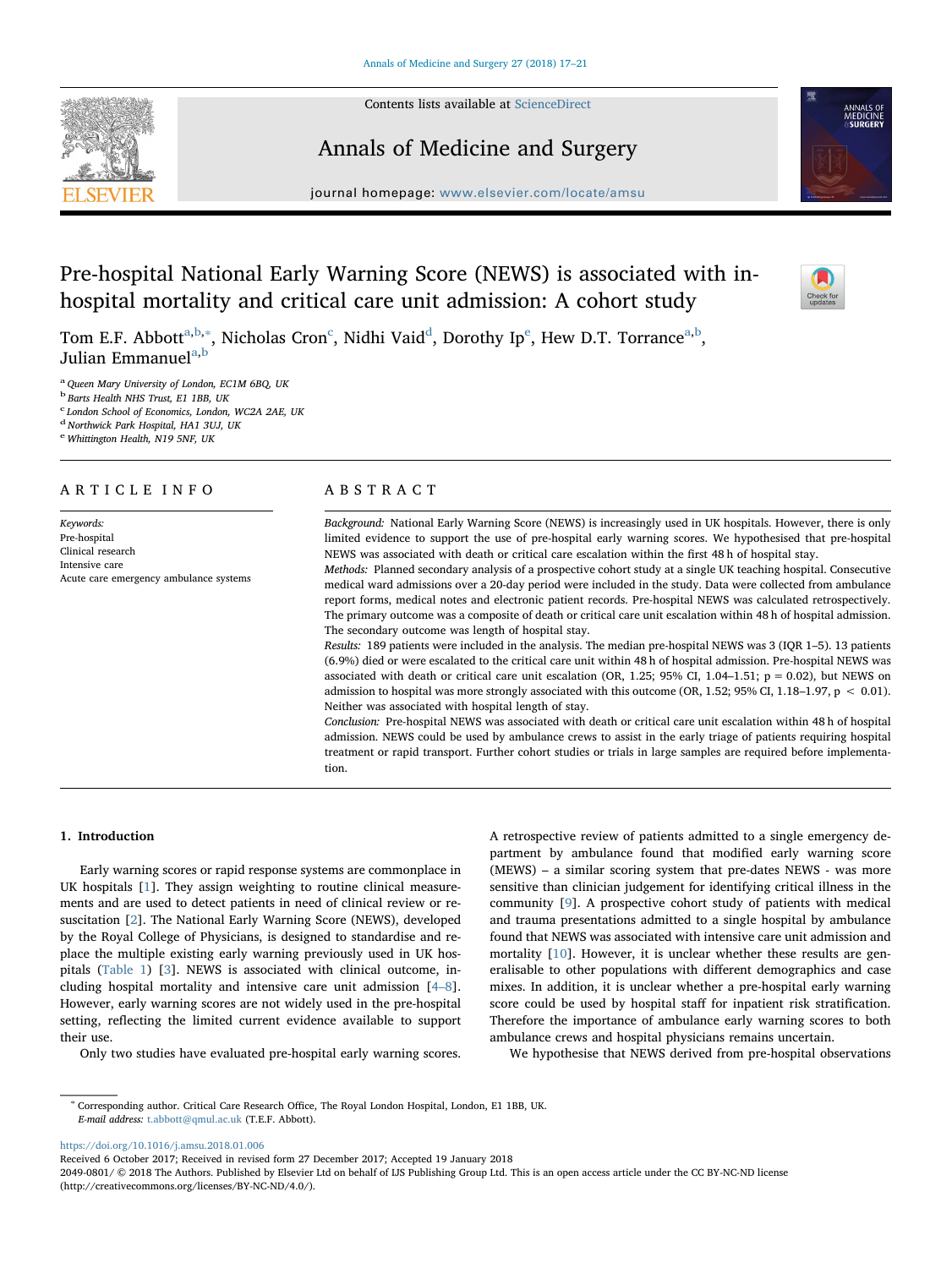<span id="page-2-0"></span>Table 1 National early warning score calculation.

| National Early Warning Score (NEWS)                              |                        |            |                                           |                                       |                             |                   |               |  |
|------------------------------------------------------------------|------------------------|------------|-------------------------------------------|---------------------------------------|-----------------------------|-------------------|---------------|--|
|                                                                  | 3                      | 2          |                                           | $\mathbf{0}$                          |                             | 2                 | 3             |  |
| Temperature (°C)<br>Heart rate (beats/min)<br>Systolic BP (mmHg) | < 35.0<br>< 41<br>< 91 | $91 - 100$ | $35.1 - 36.0$<br>$41 - 50$<br>$101 - 110$ | $36.1 - 38.0$<br>$51 - 90$<br>111-219 | $38.1 - 39.0$<br>$91 - 110$ | > 39.0<br>111-130 | >130<br>> 219 |  |
| Respiratory Rate (breaths/min)<br>Oxygen Saturation (%)          | < 9<br>< 92            | $92 - 93$  | $9 - 11$<br>94-95                         | $12 - 20$<br>> 96                     |                             | $21 - 24$         | > 25          |  |
| Supplemental oxygen<br>CNS response (AVPU)                       |                        | Yes        |                                           | No<br>A                               |                             |                   | V, P, U       |  |

Each category is graded 0-3. Scores for each category are added together to give a total. Composite scores of greater than 5 (or 3 in any one parameter) trigger an urgent medical review. A score of over 7 triggers a review by a critical care outreach team or medical response team [[3](#page-4-2)[,4](#page-4-3)[,11\]](#page-4-6).

is associated with critical care unit escalation or death within 48 h of hospital admission. We further hypothesise that NEWS derived from pre-hospital observations is more strongly associated with the outcome measure than NEWS on admission to hospital.

# 2. Method

# 2.1. Study design

This was a planned secondary analysis of data from an observational cohort study of adult patients admitted to a single hospital with acute medical presentations [[4](#page-4-3),[11\]](#page-4-6). The methods and results of the main study have been published previously [\[4](#page-4-3)[,11](#page-4-6)]. All new adult medical admissions to the Acute Assessment Unit (AAU) at the Royal London Hospital between 25th March and 13th April 2013 that were brought to hospital by ambulance were included in this analysis. Patients admitted directly to the critical care unit from the emergency department were not included. The National Research Ethics Service prospectively reviewed and approved this study (12/LO/1985). The study was registered retrospectively with Research Registry (UIN: searchregistry3194). We report the results of this analysis in accordance with the SRTOBE/STROCCS reporting statements [\[12](#page-4-7)[,13](#page-4-8)].

# 2.2. Data collection

The exposures of interest were NEWS calculated from physiological observations obtained by ambulance staff before hospital admission, and NEWS derived from similar observations on admission to hospital. Researchers prospectively collected physiological measurements that were recorded by nurses or healthcare assistants at the point of admission to the Acute Assessment Unit. Researchers retrospectively reviewed ambulance service patient report forms for these patients and recorded the first set of observations measured by the ambulance crew. Data were considered missing if there were no observations recorded on the ambulance patient report form or if there were no observations recorded on the bedside observation chart within 24 h of admission to hospital. Researchers recorded data on paper data collection forms and transferred this to an electronic database. The database was independently checked for accuracy. The outcome measures were determined by checking patient notes, electronic patient records and discharge summaries. We calculated NEWS retrospectively using Microsoft Excel (Microsoft Inc., Redmond WA) [\[4,](#page-4-3)[11\]](#page-4-6).

# 2.3. Outcome measures

The primary outcome measure was a composite of critical care unit escalation and death within 48 h of admission to hospital [\[4](#page-4-3)[,11](#page-4-6)]. At this centre, critical care consists of level three care (renal replacement therapy, advanced respiratory support or multi-organ support) and level two care ('step down' from a higher level of care, single organ

support, high frequency nursing care or invasive monitoring). This primary outcome definition has been used in previous studies and will identify all instances of in-hospital cardiac arrest at our institution [4–[6](#page-4-3)[,11](#page-4-6)[,14](#page-4-9)]. The secondary outcome measure was length of hospital stay [[4](#page-4-3),[11](#page-4-6)].

# 2.4. Statistical analysis

Data were analysed using SPSS version 21 (IBM, Armonk, NY). Data were stratified according to the presence or absence of ambulance data. Missing data were handled by list-wise deletion. In order to test for association between NEWS and the primary outcome measure, multivariable logistic regression models were constructed and adjusted for age and gender - a strategy consistent with previous similar research [[5](#page-4-10),[6](#page-4-11)]. NEWS was firstly considered as a continuous variable. Odds ratios derived from pre-hospital observations (pre-hospital NEWS) and for admission observations (admission NEWS) were calculated and compared. Secondly, NEWS was considered as a categorical variable, with the sample divided according to the recommended risk groups (NEWS 1–4, 5–6,  $>$  7) and the analysis repeated [\[15](#page-4-12)]. Thirdly, the correlation between pre-hospital NEWS and admission NEWS was assessed using the Pearson product-moment correlation coefficient. Finally, to test for association between NEWS and the secondary outcome measure (length of hospital stay), a linear regression model was constructed, where length of stay was considered a continuous variable. The  $r^2$  values for pre-hospital NEWS with admission NEWS were compared.

# 3. Results

453 adult medical patients were admitted during the study period, of which 258 were brought to hospital by ambulance. After excluding cases with missing data, 189 cases were included in the primary analysis and 180 were included in the secondary analysis [\(Fig. 1](#page-3-0)). The mean age of the entire cohort was 61 (sd. 22) years, compared to 67 (sd. 21) years for patients admitted by ambulance. There was no difference in the gender distribution for patients admitted by ambulance, compared to entire cohort. 13 patients (6.9%) admitted by ambulance died or were escalated to the critical care unit within 48 h. The median length of stay for patients admitted by ambulance was 4 (IQR 2–8) days. Baseline characteristics are provided in [Table 2.](#page-3-1)

Multivariable logistic regression analysis was used to test for the association between NEWS and the primary outcome measure. When considered as a continuous variable, pre-hospital NEWS and admission NEWS were both associated with the primary outcome measure (OR, 1.25; 95% CI, 1.04–1.51; p = 0.02 and OR, 1.52; 95% CI, 1.18–1.97,  $p < 0.01$  respectively) ([Table 3\)](#page-3-2). When considered as a categorical variable, pre-hospital NEWS and admission NEWS were both associated with the primary outcome measure ([Table 4\)](#page-3-3).

We identified a moderate correlation between pre-hospital NEWS and admission NEWS ( $r = 0.44$ ,  $p < 0.01$ ). Pre-hospital NEWS differed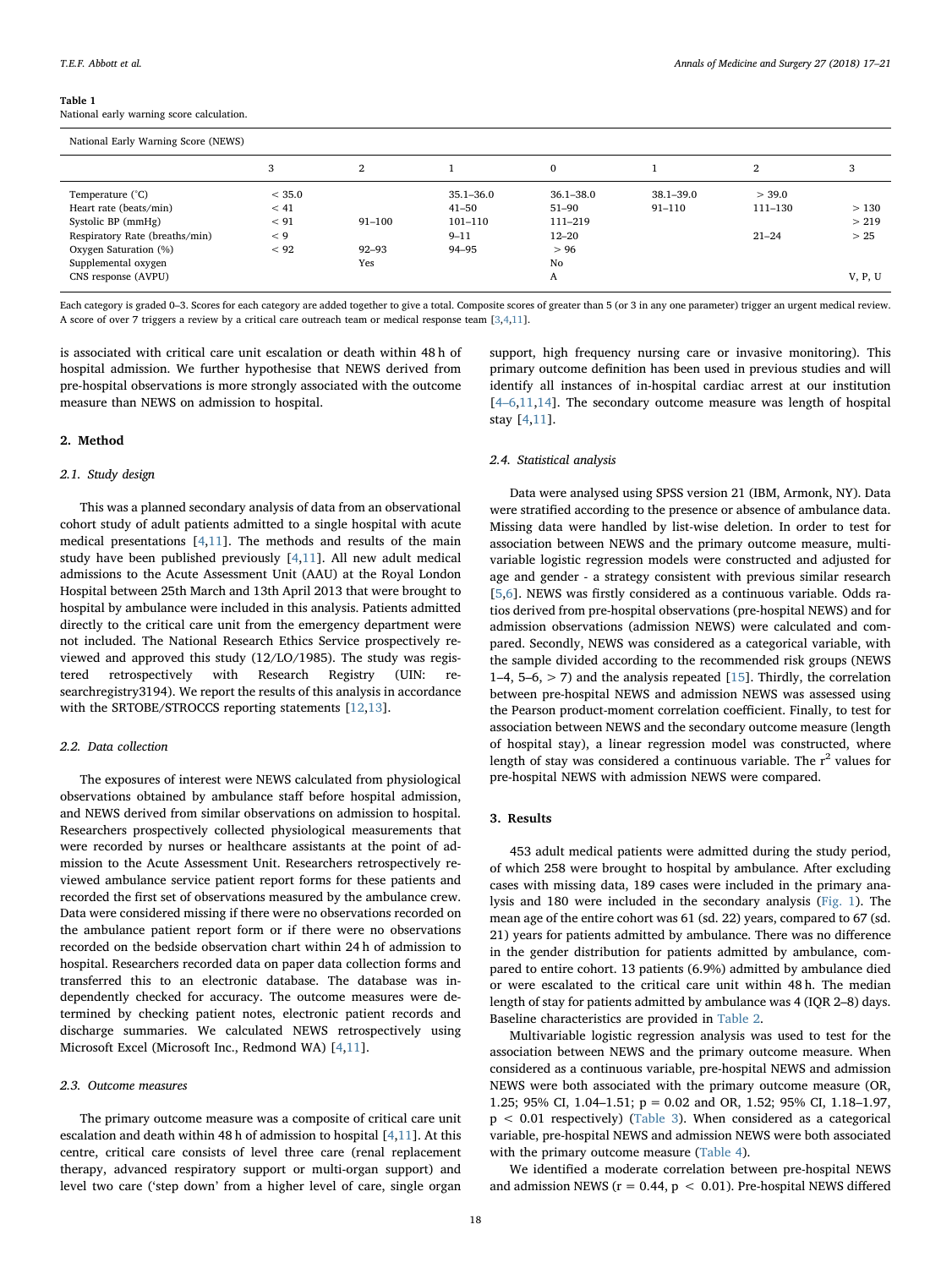<span id="page-3-0"></span>

Fig. 1. Flow diagram of cases included in the analysis.

<span id="page-3-1"></span>Table 2

Baseline characteristics and diagnosis groups.

|                              | Whole cohort | Admitted by ambulance |
|------------------------------|--------------|-----------------------|
| Sample size (n)              | 453          | 258                   |
| Age in years (sd)            | 60.9 (22.4)  | 67.4 (20.5)           |
| Female (%)                   | 242 (53.5)   | 138 (53.5)            |
| Admission NEWS (IOR)         | $2(1-3)$     | $2(1-3)$              |
| Ambulance NEWS (IOR)         |              | $3(1-5)$              |
| Post-take Diagnosis Category |              |                       |
| General Medical              | 114 (25.2)   | 70 (27.1)             |
| Respiratory                  | 71 (15.7)    | 47 (18.2)             |
| Health Care of the Elderly   | 54 (11.9)    | 52 (20.1)             |
| Cardiology                   | 54 (11.9)    | 25(9.7)               |
| Gastroenterology             | 35(7.7)      | 14(5.4)               |
| Neurological                 | 30(6.6)      | 14(5.4)               |
| Haematology                  | 30(6.6)      | 11 (4.3)              |
| Endocrinology                | 16(3.5)      | 8(3.1)                |
| Psychiatry                   | 13(2.9)      | 6(2.3)                |
| Oncology                     | 12(2.7)      | 6(2.3)                |
| Surgery                      | 10(2.2)      | < 5 (< 1.9)           |
| Rheumatology                 | 5(1.1)       | < 5 (< 1.9)           |
| Nephrology                   | < 5 (< 1.1)  | < 5 (< 1.9)           |
| Infection & Immunology       | < 5 (< 1.1)  | < 5 (< 1.9)           |
| Other                        | < 5 (< 1.1)  | < 5 (< 1.9)           |
|                              |              |                       |

Values are presented as n (%) unless otherwise stated. Age is presented as mean (sd) and NEWS is presented as median (IQR).

### <span id="page-3-2"></span>Table 3

Association of pre-hospital NEWS and admission NEWS with critical care unit escalation or death within 48 h of hospital admission.

|                       | Odds Ratio           | p-value     |
|-----------------------|----------------------|-------------|
| Pre-hospital NEWS     | $1.25(1.04-1.51)$    | 0.02        |
| Age                   | $1.01(0.97-1.05)$    | 0.60        |
| Gender                | $3.98(1.02 - 15.55)$ | 0.05        |
| <b>Admission NEWS</b> | $1.52(1.18-1.97)$    | ${}_{0.01}$ |
| Age                   | $1.00(0.96 - 1.04)$  | 0.97        |
| Gender                | 5.37 (1.07-26.88)    | 0.04        |

Multivariable logistic regression analysis with adjustment for age and gender. Presented as odds ratios with 95% confidence intervals.

from admission NEWS in 33 cases (17.4%), of which 7 cases (21.2%) had a greater admission NEWS and 26 cases (78.8%) had a greater prehospital NEWS. Neither pre-hospital nor admission NEWS were

## <span id="page-3-3"></span>Table 4

Association of pre-hospital NEWS and admission NEWS (categorical variables) with critical care unit escalation or death within 48 h of hospital admission.

|                       | Odds Ratio | p-value |
|-----------------------|------------|---------|
| Pre-hospital NEWS     |            |         |
| NEWS 0-4 (reference)  | -          |         |
| <b>NEWS 5-6</b>       | 2.95       | 0.23    |
| NEWS $\geq 7$         | 4.45       | 0.03    |
| Age                   | 1.01       | 0.64    |
| Gender                | 4.27       | 0.04    |
| <b>Admission NEWS</b> |            |         |
| NEWS 0-4 (reference)  | -          | -       |
| <b>NEWS 5-6</b>       | 4.02       | 0.08    |
| NEWS $\geq$ 7         | 8.70       | 0.01    |
| Age                   | 1.01       | 0.70    |
| Gender                | 3.61       | 0.07    |

Multivariable logistic regression analysis with adjustment for age and gender. Reference = reference category.

associated with hospital length of stay  $(r^2 = 5.1\%$ , p = 0.48 and  $r^2 = 5.2\%, p = 0.92$  respectively).

## 4. Discussion

The main finding of this analysis is that NEWS derived from prehospital observations is associated with critical care unit escalation or death within 48 h of hospital admission. But, NEWS derived from observations taken on admission to the medical ward were more strongly associated with critical care unit escalation or death within 48 h of hospital admission, compared to NEWS derived from pre-hospital observations. This study identified a moderate correlation between ambulance NEWS and admission NEWS – in 83% of cases NEWS at both time points was the same. Where the scores were different, ambulance NEWS was greater in the majority of cases suggesting an improvement in clinical condition between pre-hospital assessment and medical ward admission. However, the variability in measurement techniques, equipment or clinical practice must be considered when interpreting these results. Patients with a pre-hospital NEWS of 7 or more had a four-fold increase in the odds of death or critical care unit admission compared to patients with a pre-hospital NEWS of 4 or less. Pre-hospital NEWS was not associated with hospital length of stay; this is consistent with our previous findings [[4](#page-4-3)].

Our results are similar to other published work in this area. A recent single-centre observational study identified association between NEWS calculated using ambulance data and both intensive care unit admission and mortality within 48 h of hospital admission [\[10](#page-4-5)]. Other authors found that another early warning score (MEWS), when calculated using ambulance data, was associated with in-hospital adverse outcomes [[9](#page-4-4)]. Our results suggest that pre-hospital NEWS may be a useful tool in guiding patient management by ambulance crews. This supports a small but growing body of evidence advocating the use of pre-hospital early warning scores. However, their uptake by emergency medical services is reportedly slow [\[10](#page-4-5)]. Some authors have suggested using early warning scores to help trigger a blue-light transfer to hospital, much like the urgent clinical review triggered by an in-hospital NEWS of five or more [[9](#page-4-4)]. Our results suggest that pre-hospital NEWS  $\geq$  7 would be an appropriate threshold for this. NEWS could be incorporated into the patient report forms used by emergency medical services, which would be akin to the bedside observation charts used in many hospitals. In addition, further consideration should be given to whether NEWS can be used all patient groups, since some studies suggest that population specific early warning scores should be used in hospital, for example PEWS in paediatric patients, MEOWS in obstetric patients and CREWS in patients with COPD [16–[18\]](#page-4-13). From the point of view of the hospital physician, our results suggest that pre-hospital NEWS is not a better marker of clinical status compared to NEWS calculated on admission to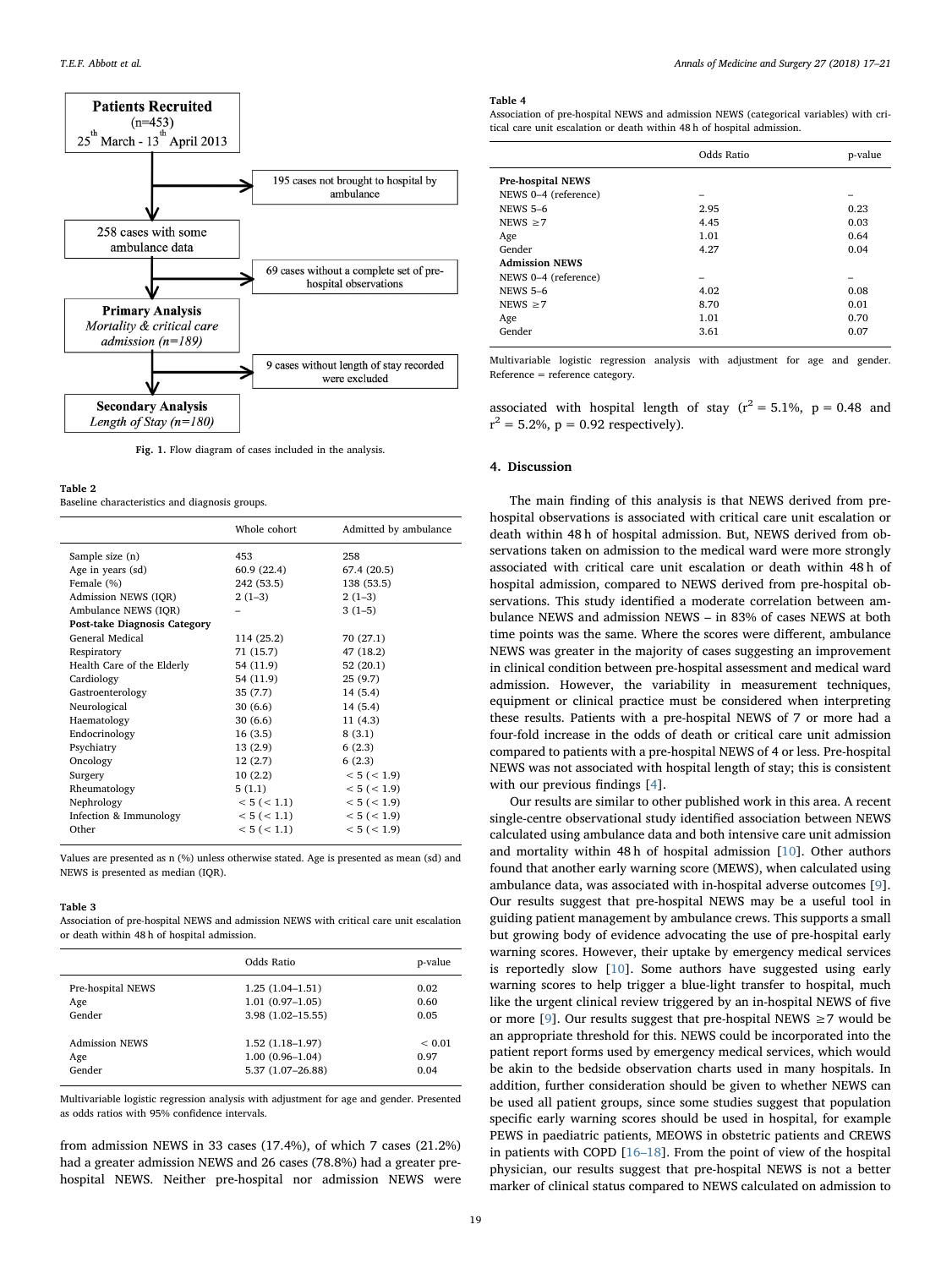hospital. Thus, whilst our results demonstrate the efficacy of pre-hospital NEWS, we are cautious in drawing conclusions regarding its effectiveness in the real clinical environment. We acknowledge that this is a single-centre study, so our results may not be generalisable to other clinical settings.

A strength of our analysis is that our sample represents a broad spectrum of medical specialities [\(Table 2](#page-3-1)), but unlike other research in this field, it excluded patients suffering traumatic injury [[10\]](#page-4-5). Inpatient data, including admission NEWS, were collected prospectively. However, for logistical reasons we were only able to collect the ambulance data in retrospect. At the time the study was conducted NEWS was not routinely used at our institution, which necessitated retrospective calculation of NEWS. This approach avoids observer error associated with early warning score calculation, which has been previously reported with a frequency of 18–27% [[4](#page-4-3),[17,](#page-4-14)[19,](#page-4-15)[20\]](#page-4-16).

This analysis has a number of limitations. Our sample size was 258, but we were only able to include 189 cases in the primary analysis due to a higher than expected rate of missing data from the ambulance patient report forms. While our sample is a similar size to other studies of early warning scores, the missing data could represent a source of selection bias [[9](#page-4-4),[10,](#page-4-5)[17,](#page-4-14)[21](#page-5-0)]. In order to minimise this potential source of bias, future studies should implement strategies to minimise missing data from ambulance report forms. We used a composite outcome measure of critical care admission or death within two days of hospital admission, which has been used in similar studies [\[5,](#page-4-10)[6](#page-4-11),[14](#page-4-9)]. Our definition of critical care was based on the Intensive Care Society description, including level two and three care [[22\]](#page-5-1). This reflects the organisation at our institution and may be different to other hospitals. We excluded patients who were admitted to the critical care unit directly from the emergency department, since this was a study of adult medical patients who, due to the limits of our ethics approval, were included in the study after admission to a medical ward. This could affect the event rate. However, in our sample 6.9% of patients reached the primary outcome, which is similar to other studies of this type [[9](#page-4-4),[23\]](#page-5-2). Our statistical methods are appropriate to the sample size. The sample includes a small number of patients receiving palliative care. We ran a sensitivity analysis that excluded these cases and the results were very similar.

# 5. Conclusion

Pre-hospital NEWS is associated with death or critical care unit escalation within 48 h of hospital admission. However, admission NEWS is more strongly associated with outcome, which may represent patients who fail to improve despite treatment by the ambulance crew. Pre-hospital care may represent an important and useful extension of NEWS. However, evidence from large multi-centre studies is needed before implementing a pre-hospital version of NEWS.

# Ethical approval

Research ethics approval was provided by the National Research Ethics Service (12/LO/1985).

# Funding

Nil.

# Author contribution

Study design: TA, NV, DI, JE.

Data collection: TA, HT, DI, NV.

Statistical analysis: NC.

- Writing first draft of manuscript: TA.
- Critical review and approval of manuscript: All.

# Conflicts of interest

No conflicts to declare.

# Guarantor

TA/NC/NV/JE.

# Acknowledgements

The authors would like to thank Matt Wells for his help with the data collection.

# References

- <span id="page-4-0"></span>[1] [C. Patterson, F. Maclean, C. Bell, et al., Early warning systems in the UK: variation](http://refhub.elsevier.com/S2049-0801(18)30011-6/sref1) [in content and implementation strategy has implications for a NHS early warning](http://refhub.elsevier.com/S2049-0801(18)30011-6/sref1) [system, Clin. Med. 11 \(5\) \(2011\) 424](http://refhub.elsevier.com/S2049-0801(18)30011-6/sref1)–427.
- <span id="page-4-1"></span>[2] A. McGinley, R.M. Pearse, A national early warning score for acutely ill patients, Bmj 345 (2012) e5310, , <http://dx.doi.org/10.1136/bmj.e5310> [published Online [First: Epub Date\]|.](http://dx.doi.org/10.1136/bmj.e5310)
- <span id="page-4-2"></span>[3] [M. Jones, NEWSDIG: the national early warning score development and im](http://refhub.elsevier.com/S2049-0801(18)30011-6/sref3)lementation group, Clin. Med. 12  $(6)$   $(2012)$  501–503.
- <span id="page-4-3"></span>[4] T.E. Abbott, N. Vaid, D. Ip, et al., A single-centre observational cohort study of admission National Early Warning Score (NEWS), Resuscitation 92 (2015) 89–93, <http://dx.doi.org/10.1016/j.resuscitation.2015.04.020> [published Online First: [Epub Date\]|.](http://dx.doi.org/10.1016/j.resuscitation.2015.04.020)
- <span id="page-4-10"></span>[5] T. Cooksley, E. Kitlowski, P. Haji-Michael, Effectiveness of modified early warning score in predicting outcomes in oncology patients, QJM Mon. J. Assoc. Phys. 105 (11) (2012) 1083–1088, <http://dx.doi.org/10.1093/qjmed/hcs138> [published [Online First: Epub Date\]|.](http://dx.doi.org/10.1093/qjmed/hcs138)
- <span id="page-4-11"></span>[6] A.R. Corfield, F. Lees, I. Zealley, et al., Utility of a single early warning score in patients with sepsis in the emergency department, Emerg. Med. J. EMJ 31 (6) (2014) 482–487, <http://dx.doi.org/10.1136/emermed-2012-202186> [published [Online First: Epub Date\]|.](http://dx.doi.org/10.1136/emermed-2012-202186)
- [7] S. Romero-Brufau, J.M. Huddleston, J.M. Naessens, et al., Widely used track and trigger scores: are they ready for automation in practice? Resuscitation 85 (4) (2014) 549–552, <http://dx.doi.org/10.1016/j.resuscitation.2013.12.017> [published Online First: Epub Date]].
- [8] G.B. Smith, D.R. Prytherch, P. Meredith, et al., The ability of the National Early Warning Score (NEWS) to discriminate patients at risk of early cardiac arrest, unanticipated intensive care unit admission, and death, Resuscitation 84 (4) (2013) 465–470, <http://dx.doi.org/10.1016/j.resuscitation.2012.12.016> [published [Online First: Epub Date\]|.](http://dx.doi.org/10.1016/j.resuscitation.2012.12.016)
- <span id="page-4-4"></span>[9] J.N. Fullerton, C.L. Price, N.E. Silvey, et al., Is the Modified Early Warning Score (MEWS) superior to clinician judgement in detecting critical illness in the prehospital environment? Resuscitation 83 (5) (2012) 557–562, [http://dx.doi.org/10.](http://dx.doi.org/10.1016/j.resuscitation.2012.01.004) 1016/j.resuscitation.2012.01.004 [\[published Online First: Epub Date\]|.](http://dx.doi.org/10.1016/j.resuscitation.2012.01.004)
- <span id="page-4-5"></span>[10] D.J. Silcock, A.R. Corfield, P.A. Gowens, et al., Validation of the national early warning score in the prehospital setting, Resuscitation 89 (2015) 31–35, [http://dx.](http://dx.doi.org/10.1016/j.resuscitation.2014.12.029) [doi.org/10.1016/j.resuscitation.2014.12.029](http://dx.doi.org/10.1016/j.resuscitation.2014.12.029) [published Online First: Epub Date]|.
- <span id="page-4-6"></span>[11] T.E. Abbott, H.D. Torrance, N. Cron, et al., A single-centre cohort study of National Early Warning Score (NEWS) and near patient testing in acute medical admissions, Eur. J. Intern. Med. 35 (2016) 78–82, [http://dx.doi.org/10.1016/j.ejim.2016.06.](http://dx.doi.org/10.1016/j.ejim.2016.06.014) [014.](http://dx.doi.org/10.1016/j.ejim.2016.06.014)
- <span id="page-4-7"></span>[12] [E. von Elm, D.G. Altman, M. Egger, et al., The Strengthening the Reporting of](http://refhub.elsevier.com/S2049-0801(18)30011-6/sref12) [Observational Studies in Epidemiology \(STROBE\) statement: guidelines for re](http://refhub.elsevier.com/S2049-0801(18)30011-6/sref12)[porting observational studies, Lancet 370 \(9596\) \(2007\) 1453](http://refhub.elsevier.com/S2049-0801(18)30011-6/sref12)–1457.
- <span id="page-4-8"></span>[13] [R.A. Agha, M.R. Borrelli, M. Vella-Baldacchino, R. Thavayogan, D.P. Orgillfor the](http://refhub.elsevier.com/S2049-0801(18)30011-6/sref13) [STROCSS Group, The STROCSS statement: strengthening the reporting of cohort](http://refhub.elsevier.com/S2049-0801(18)30011-6/sref13) [studies in surgery, Int. J. Surg. 46 \(2017\) 198](http://refhub.elsevier.com/S2049-0801(18)30011-6/sref13)–202.
- <span id="page-4-9"></span>[14] A. [Peris, G. Zagli, N. Maccarrone, et al., The use of Modi](http://refhub.elsevier.com/S2049-0801(18)30011-6/sref14)fied Early Warning Score [may help anesthesists in postoperative level of care selection in emergency ab](http://refhub.elsevier.com/S2049-0801(18)30011-6/sref14)[dominal surgery, Minerva Anestesiol. 78 \(9\) \(2012\) 1034](http://refhub.elsevier.com/S2049-0801(18)30011-6/sref14)–1038.
- <span id="page-4-12"></span>[15] [The Royal College of Physicians, National Early Warning Score \(NEWS\):](http://refhub.elsevier.com/S2049-0801(18)30011-6/sref15) [Standardising the Assessment of Acute- Illness Severity in the NHS, \(2012\) Report of](http://refhub.elsevier.com/S2049-0801(18)30011-6/sref15) [a working party. London.](http://refhub.elsevier.com/S2049-0801(18)30011-6/sref15)
- <span id="page-4-13"></span>[16] [J.O.F. Miranda, C.L. Carmargo, C.L.S. Nascimento, et al., Accuracy of a pediatric](http://refhub.elsevier.com/S2049-0801(18)30011-6/sref16) [early warning score in the recognition of clinical deterioration, Rev. Lat. Am.](http://refhub.elsevier.com/S2049-0801(18)30011-6/sref16) [Enfermagem 10 \(2017\) 25:e2912.](http://refhub.elsevier.com/S2049-0801(18)30011-6/sref16)
- <span id="page-4-14"></span>[17] S.R. Eccles, C. Subbe, D. Hancock, et al., CREWS: improving specificity whilst maintaining sensitivity of the National Early Warning Score in patients with chronic hypoxaemia, Resuscitation 85 (1) (2014) 109–111, [http://dx.doi.org/10.1016/j.](http://dx.doi.org/10.1016/j.resuscitation.2013.08.277) resuscitation.2013.08.277 [\[published Online First: Epub Date\]|.](http://dx.doi.org/10.1016/j.resuscitation.2013.08.277)
- [18] [S. Singh, A. McGlennan, A. England, et al., A validation study of the CEMACH re](http://refhub.elsevier.com/S2049-0801(18)30011-6/sref18)commended modifi[ed early obstetric warning system \(MEOWS\), Anaesthesia 67 \(1\)](http://refhub.elsevier.com/S2049-0801(18)30011-6/sref18) [\(2012\) 12](http://refhub.elsevier.com/S2049-0801(18)30011-6/sref18)–18.
- <span id="page-4-15"></span>[19] I. Kolic, S. Crane, S. McCartney, et al., Factors affecting response to national early warning score (NEWS), Resuscitation (2015), [http://dx.doi.org/10.1016/j.](http://dx.doi.org/10.1016/j.resuscitation.2015.02.009) resuscitation.2015.02.009 [\[published Online First: Epub Date\]|.](http://dx.doi.org/10.1016/j.resuscitation.2015.02.009)
- <span id="page-4-16"></span>[20] C.P. Subbe, H. Gao, D.A. Harrison, Reproducibility of physiological track-and-